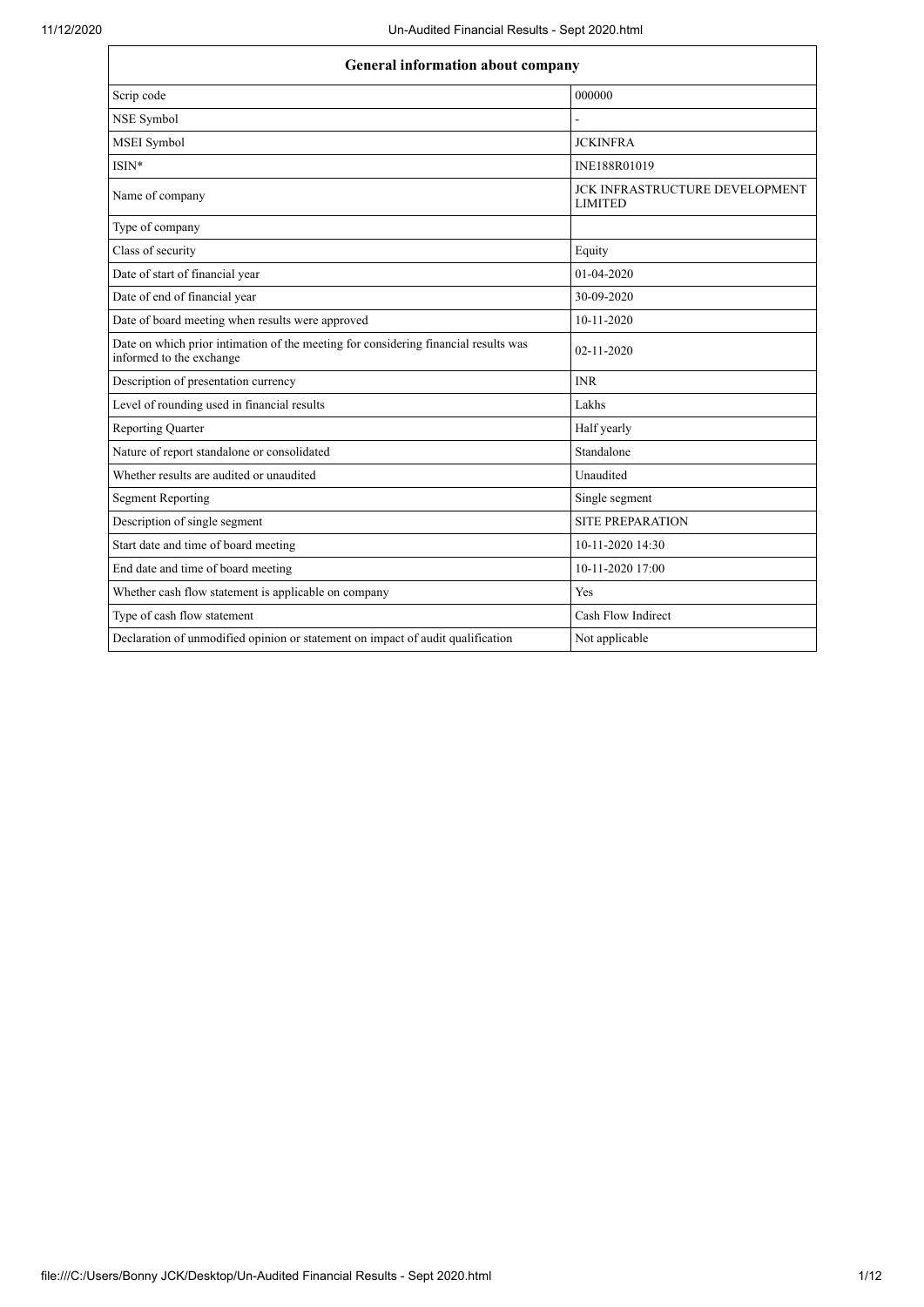|                | <b>Financial Results - Ind-AS</b>                                                                                                                                                             |                                                                                 |                                                               |  |  |
|----------------|-----------------------------------------------------------------------------------------------------------------------------------------------------------------------------------------------|---------------------------------------------------------------------------------|---------------------------------------------------------------|--|--|
|                | <b>Particulars</b>                                                                                                                                                                            | 3 months/ 6 months ended<br>$(dd{\text{-}\!\!\,\text{mm-}}\text{\small{yyyy}})$ | Year to date figures for current period<br>ended (dd-mm-yyyy) |  |  |
| A              | Date of start of reporting period                                                                                                                                                             | 01-07-2020                                                                      | 01-04-2020                                                    |  |  |
| $\overline{B}$ | Date of end of reporting period                                                                                                                                                               | 30-09-2020                                                                      | 30-09-2020                                                    |  |  |
| $\mathcal{C}$  | Whether results are audited or unaudited                                                                                                                                                      | Unaudited                                                                       | Unaudited                                                     |  |  |
| D              | Nature of report standalone or consolidated                                                                                                                                                   | Standalone                                                                      | Standalone                                                    |  |  |
| Part<br>I      | Blue color marked fields are non-mandatory. For Consolidated Results, if the company has no figures for 3 months / 6<br>months ended, in such case zero shall be inserted in the said column. |                                                                                 |                                                               |  |  |
| $\mathbf{1}$   | <b>Income</b>                                                                                                                                                                                 |                                                                                 |                                                               |  |  |
|                | Revenue from operations                                                                                                                                                                       | 111.36                                                                          | 236.36                                                        |  |  |
|                | Other income                                                                                                                                                                                  | 2.85                                                                            | 27.07                                                         |  |  |
|                | <b>Total income</b>                                                                                                                                                                           | 114.21                                                                          | 263.43                                                        |  |  |
| $\overline{2}$ | <b>Expenses</b>                                                                                                                                                                               |                                                                                 |                                                               |  |  |
| (a)            | Cost of materials consumed                                                                                                                                                                    | 26.73                                                                           | 72.75                                                         |  |  |
| (b)            | Purchases of stock-in-trade                                                                                                                                                                   | $\theta$                                                                        | 24.94                                                         |  |  |
| (c)            | Changes in inventories of finished goods, work-in-<br>progress and stock-in-trade                                                                                                             | $\mathbf{0}$                                                                    | $-13.97$                                                      |  |  |
| (d)            | Employee benefit expense                                                                                                                                                                      | 40.3                                                                            | 79.35                                                         |  |  |
| (e)            | Finance costs                                                                                                                                                                                 | 0.75                                                                            | 1.47                                                          |  |  |
| (f)            | Depreciation, depletion and amortisation expense                                                                                                                                              | 6.29                                                                            | 12.49                                                         |  |  |
| (f)            | <b>Other Expenses</b>                                                                                                                                                                         |                                                                                 |                                                               |  |  |
| 1              | <b>OTHER EXPENSES</b>                                                                                                                                                                         | 23.12                                                                           | 45.65                                                         |  |  |
| 10             |                                                                                                                                                                                               |                                                                                 |                                                               |  |  |
|                | <b>Total other expenses</b>                                                                                                                                                                   | 23.12                                                                           | 45.65                                                         |  |  |
|                | <b>Total expenses</b>                                                                                                                                                                         | 97.19                                                                           | 222.68                                                        |  |  |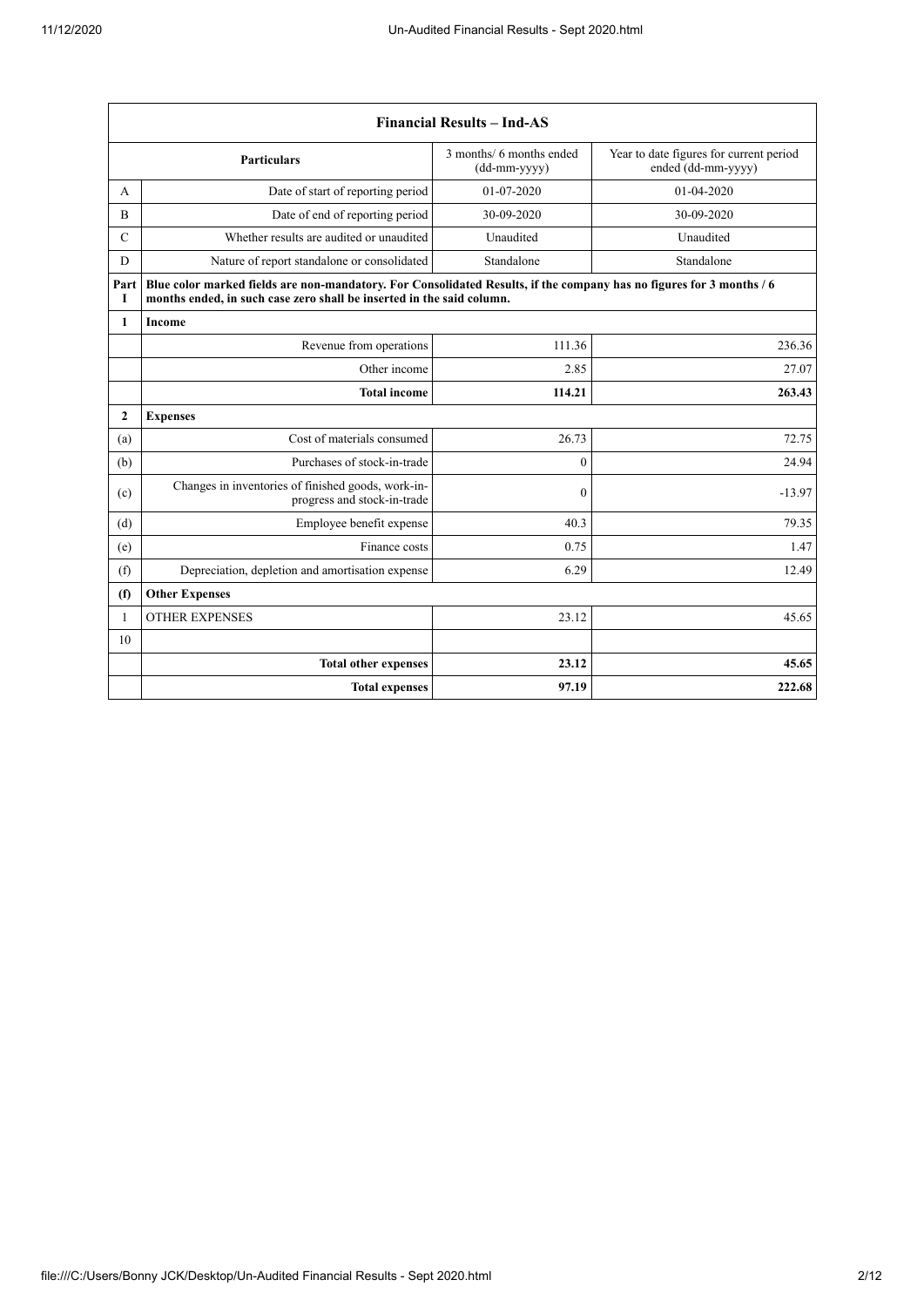|                | <b>Financial Results - Ind-AS</b>                                                                                                                                                             |                                          |                                                               |  |  |
|----------------|-----------------------------------------------------------------------------------------------------------------------------------------------------------------------------------------------|------------------------------------------|---------------------------------------------------------------|--|--|
|                | <b>Particulars</b>                                                                                                                                                                            | 3 months/ 6 months<br>ended (dd-mm-yyyy) | Year to date figures for current<br>period ended (dd-mm-yyyy) |  |  |
| A              | Date of start of reporting period                                                                                                                                                             | $01-07-2020$                             | $01-04-2020$                                                  |  |  |
| B              | Date of end of reporting period                                                                                                                                                               | 30-09-2020                               | 30-09-2020                                                    |  |  |
| $\mathcal{C}$  | Whether results are audited or unaudited                                                                                                                                                      | Unaudited                                | Unaudited                                                     |  |  |
| D              | Nature of report standalone or consolidated                                                                                                                                                   | Standalone                               | Standalone                                                    |  |  |
| Part<br>Т      | Blue color marked fields are non-mandatory. For Consolidated Results, if the company has no figures for 3 months / 6<br>months ended, in such case zero shall be inserted in the said column. |                                          |                                                               |  |  |
| 3              | Total profit before exceptional items and tax                                                                                                                                                 | 17.02                                    | 40.75                                                         |  |  |
| $\overline{4}$ | Exceptional items                                                                                                                                                                             | $\theta$                                 | $\theta$                                                      |  |  |
| 5              | Total profit before tax                                                                                                                                                                       | 17.02                                    | 40.75                                                         |  |  |
| $\overline{7}$ | <b>Tax expense</b>                                                                                                                                                                            |                                          |                                                               |  |  |
| 8              | Current tax                                                                                                                                                                                   | 1.92                                     | 6.8                                                           |  |  |
| 9              | Deferred tax                                                                                                                                                                                  | $-0.56$                                  | $-1.32$                                                       |  |  |
| 10             | <b>Total tax expenses</b>                                                                                                                                                                     | 1.36                                     | 5.48                                                          |  |  |
| 11             | Net movement in regulatory deferral account balances related to<br>profit or loss and the related deferred tax movement                                                                       | $\mathbf{0}$                             | $\mathbf{0}$                                                  |  |  |
| 14             | Net Profit Loss for the period from continuing operations                                                                                                                                     | 15.66                                    | 35.27                                                         |  |  |
| 15             | Profit (loss) from discontinued operations before tax                                                                                                                                         | $\theta$                                 | $\mathbf{0}$                                                  |  |  |
| 16             | Tax expense of discontinued operations                                                                                                                                                        | $\theta$                                 | $\boldsymbol{0}$                                              |  |  |
| 17             | Net profit (loss) from discontinued operation after tax                                                                                                                                       | $\theta$                                 | $\boldsymbol{0}$                                              |  |  |
| 19             | Share of profit (loss) of associates and joint ventures accounted for<br>using equity method                                                                                                  | $\theta$                                 | $\boldsymbol{0}$                                              |  |  |
| 21             | Total profit (loss) for period                                                                                                                                                                | 15.66                                    | 35.27                                                         |  |  |
| 22             | Other comprehensive income net of taxes                                                                                                                                                       | $\mathbf{0}$                             | $\mathbf{0}$                                                  |  |  |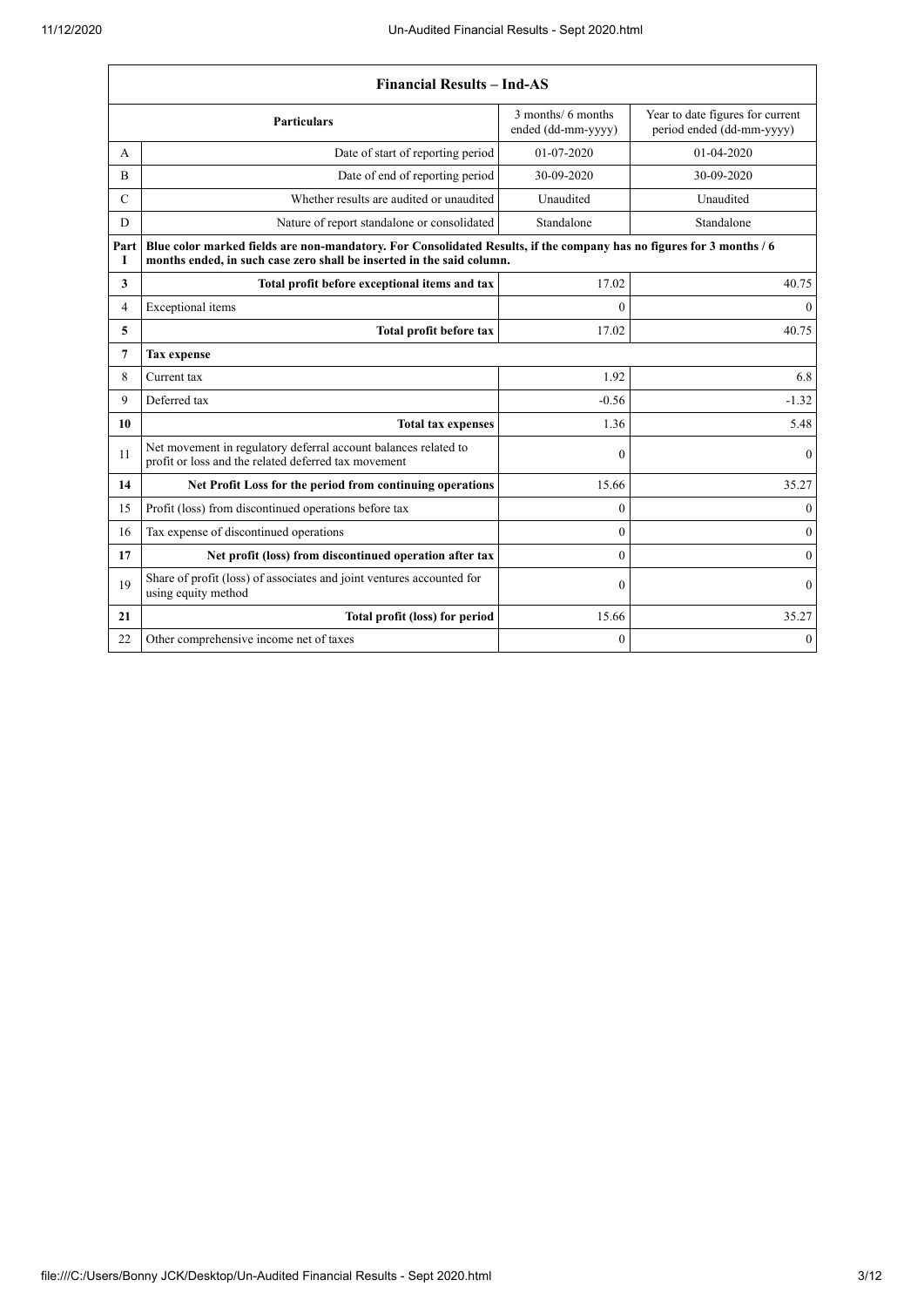**T** 

|                                  | <b>Financial Results - Ind-AS</b>                                                                                                                                                             |                                          |                                                               |  |  |
|----------------------------------|-----------------------------------------------------------------------------------------------------------------------------------------------------------------------------------------------|------------------------------------------|---------------------------------------------------------------|--|--|
|                                  | <b>Particulars</b>                                                                                                                                                                            | 3 months/ 6 months ended<br>(dd-mm-yyyy) | Year to date figures for current period<br>ended (dd-mm-yyyy) |  |  |
| А                                | Date of start of reporting period                                                                                                                                                             | 01-07-2020                               | 01-04-2020                                                    |  |  |
| B                                | Date of end of reporting period                                                                                                                                                               | 30-09-2020                               | 30-09-2020                                                    |  |  |
| C                                | Whether results are audited or unaudited                                                                                                                                                      | Unaudited                                | Unaudited                                                     |  |  |
| D                                | Nature of report standalone or consolidated                                                                                                                                                   | Standalone                               | Standalone                                                    |  |  |
| Part<br>1                        | Blue color marked fields are non-mandatory. For Consolidated Results, if the company has no figures for 3 months / 6<br>months ended, in such case zero shall be inserted in the said column. |                                          |                                                               |  |  |
| 23                               | <b>Total Comprehensive Income for the period</b>                                                                                                                                              | 15.66                                    | 35.27                                                         |  |  |
| 24                               | Total profit or loss, attributable to                                                                                                                                                         |                                          |                                                               |  |  |
|                                  | Profit or loss, attributable to owners of parent                                                                                                                                              |                                          |                                                               |  |  |
|                                  | Total profit or loss, attributable to non-controlling interests                                                                                                                               |                                          |                                                               |  |  |
| 25                               | Total Comprehensive income for the period attributable to                                                                                                                                     |                                          |                                                               |  |  |
|                                  | Comprehensive income for the period attributable to owners of<br>parent                                                                                                                       | $\boldsymbol{0}$                         | $\mathbf{0}$                                                  |  |  |
|                                  | Total comprehensive income for the period attributable to<br>owners of parent non-controlling interests                                                                                       | $\boldsymbol{0}$                         | $\overline{0}$                                                |  |  |
| 26                               | Details of equity share capital                                                                                                                                                               |                                          |                                                               |  |  |
|                                  | Paid-up equity share capital                                                                                                                                                                  | 416.67                                   | 416.67                                                        |  |  |
|                                  | Face value of equity share capital                                                                                                                                                            | 10                                       | 10                                                            |  |  |
| 27                               | <b>Details of debt securities</b>                                                                                                                                                             |                                          |                                                               |  |  |
| 28                               | Reserves excluding revaluation reserve                                                                                                                                                        |                                          |                                                               |  |  |
| 29                               | <b>Earnings per share</b>                                                                                                                                                                     |                                          |                                                               |  |  |
| i                                | Earnings per equity share for continuing operations                                                                                                                                           |                                          |                                                               |  |  |
|                                  | Basic earnings (loss) per share from continuing operations                                                                                                                                    | 0.38                                     | 0.85                                                          |  |  |
|                                  | Diluted earnings (loss) per share from continuing operations                                                                                                                                  | 0.38                                     | 0.85                                                          |  |  |
| ii.                              | Earnings per equity share for discontinued operations                                                                                                                                         |                                          |                                                               |  |  |
|                                  | Basic earnings (loss) per share from discontinued operations                                                                                                                                  | $\boldsymbol{0}$                         | $\boldsymbol{0}$                                              |  |  |
|                                  | Diluted earnings (loss) per share from discontinued operations                                                                                                                                | $\overline{0}$                           | $\boldsymbol{0}$                                              |  |  |
| Earnings per equity share<br>ii. |                                                                                                                                                                                               |                                          |                                                               |  |  |
|                                  | Basic earnings (loss) per share from continuing and<br>discontinued operations                                                                                                                | 0.38                                     | 0.85                                                          |  |  |
|                                  | Diluted earnings (loss) per share from continuing and<br>discontinued operations                                                                                                              | 0.38                                     | 0.85                                                          |  |  |
| 30                               | Debt equity ratio                                                                                                                                                                             | $\boldsymbol{0}$                         | $\boldsymbol{0}$                                              |  |  |
| 31                               | Debt service coverage ratio                                                                                                                                                                   | $\boldsymbol{0}$                         | $\boldsymbol{0}$                                              |  |  |
| 32                               | Interest service coverage ratio                                                                                                                                                               | $\overline{0}$                           | $\boldsymbol{0}$                                              |  |  |
| 33                               | Disclosure of notes on financial results                                                                                                                                                      | Textual Information(1)                   |                                                               |  |  |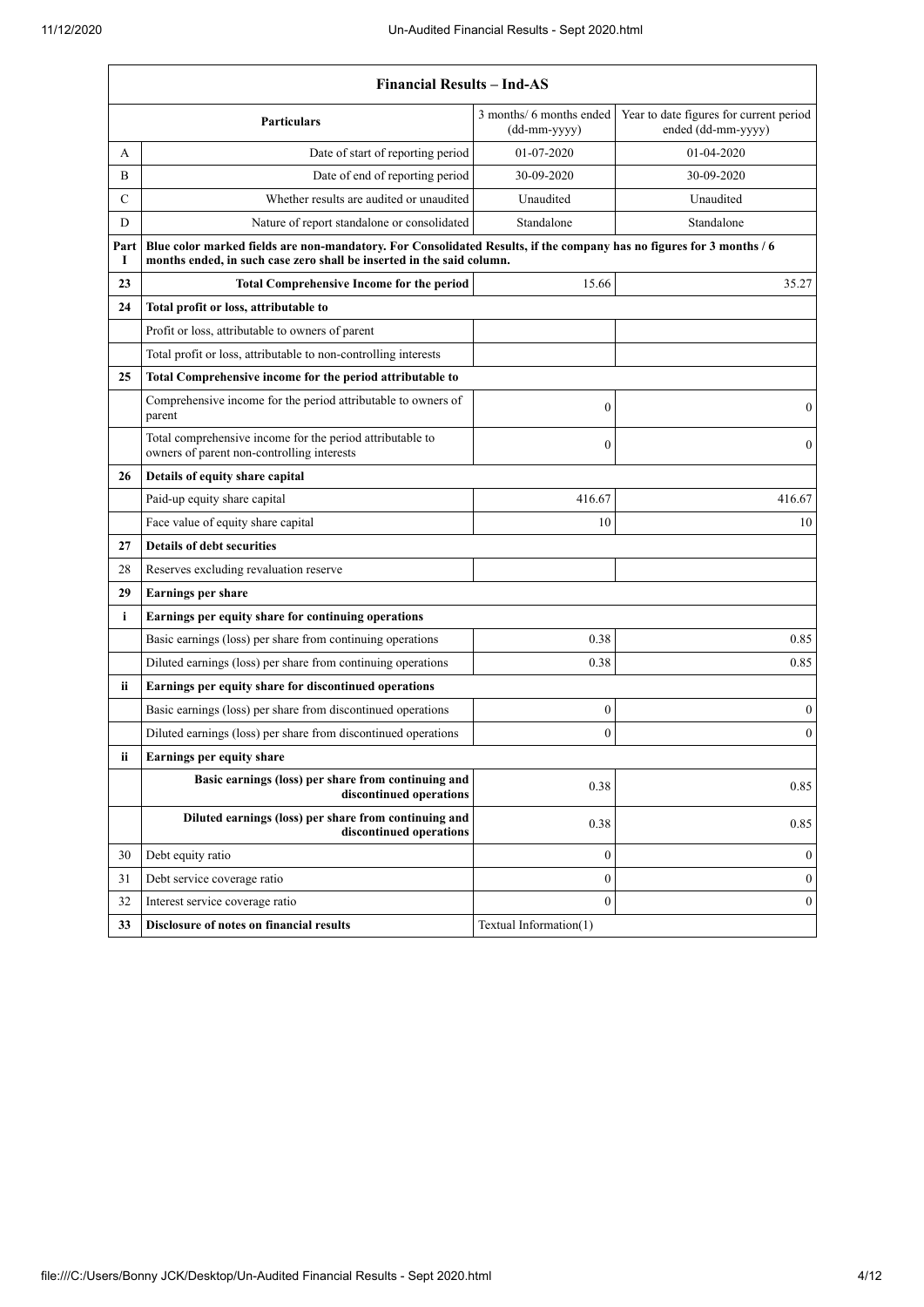| <b>Text Block</b>      |                                                                                                                                                                                                                                                                                                                                                                                                                                                                                                                                                                                                                                                                                                                                                                                                                                                                                                                                                                                                                   |  |
|------------------------|-------------------------------------------------------------------------------------------------------------------------------------------------------------------------------------------------------------------------------------------------------------------------------------------------------------------------------------------------------------------------------------------------------------------------------------------------------------------------------------------------------------------------------------------------------------------------------------------------------------------------------------------------------------------------------------------------------------------------------------------------------------------------------------------------------------------------------------------------------------------------------------------------------------------------------------------------------------------------------------------------------------------|--|
| Textual Information(1) | The Unaudited Standalone Financial Results for the Quarter and Half Year Ended 30th September 2020,<br>have been reviewed by the Audit Committe and taken on record by the Board of Directors of the<br>Company at its meeting held on 10th November 2020. The figures for the Quarter and Half Year Ended<br>30th Septemebr 2020 was subject to Limited review by thge STatutory Auditors of the company who<br>have expressed a unqualified opinion. The information presented above is prepareds in accordance with<br>the Indian Accounting Standards (IND AS) as prescribed under section 133 of Companies Act 2013 read<br>with Rule 3 of Companies, Indian accounting Standards Rules 2015 and Companies Indian Accounting<br>Standard Amedment rules 2016. The above unaudited Financial results are filed with stock exchange<br>under Reg 33 of SEBI LODR 2015.<br>The figures for the corresponding previous period have been regrouped / reclassified whereever<br>necessary to make them comparable. |  |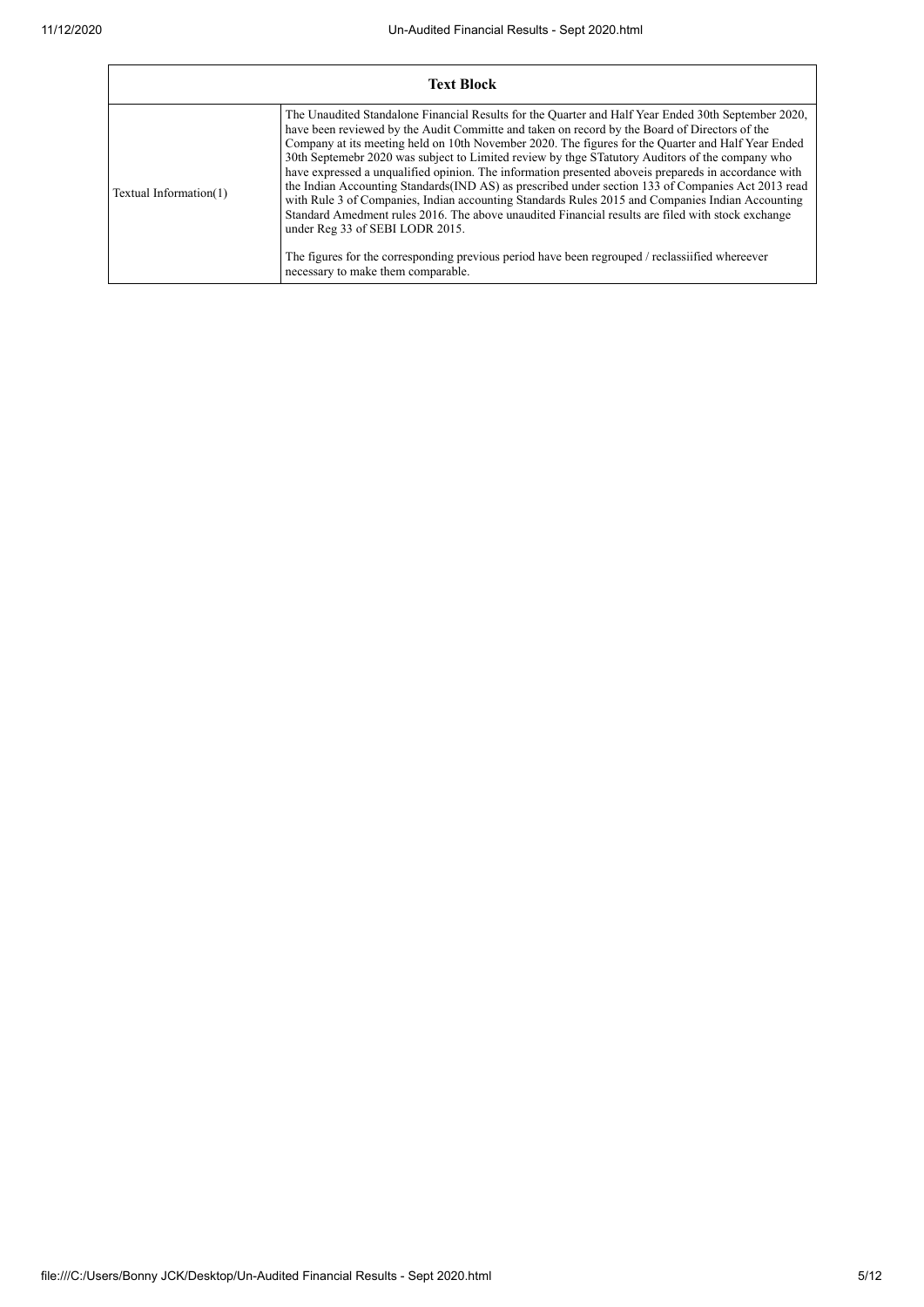|                              | <b>Statement of Asset and Liabilities</b>         |                              |  |
|------------------------------|---------------------------------------------------|------------------------------|--|
|                              | Particulars                                       | Half year ended (dd-mm-yyyy) |  |
|                              | Date of start of reporting period                 | 01-04-2020                   |  |
|                              | Date of end of reporting period                   | 30-09-2020                   |  |
|                              | Whether results are audited or unaudited          | Unaudited                    |  |
|                              | Nature of report standalone or consolidated       | Standalone                   |  |
|                              | <b>Assets</b>                                     |                              |  |
| $\mathbf{1}$                 | <b>Non-current assets</b>                         |                              |  |
|                              | Property, plant and equipment                     | 214.68                       |  |
|                              | Capital work-in-progress                          | 64.5                         |  |
|                              | Investment property                               | 574.83                       |  |
|                              | Goodwill                                          | $\boldsymbol{0}$             |  |
|                              | Other intangible assets                           | $\boldsymbol{0}$             |  |
|                              | Intangible assets under development               | $\boldsymbol{0}$             |  |
|                              | Biological assets other than bearer plants        | $\boldsymbol{0}$             |  |
|                              | Investments accounted for using equity method     | $\boldsymbol{0}$             |  |
| Non-current financial assets |                                                   |                              |  |
|                              | Non-current investments                           | $\boldsymbol{0}$             |  |
|                              | Trade receivables, non-current                    | $\boldsymbol{0}$             |  |
|                              | Loans, non-current                                | 53.67                        |  |
|                              | Other non-current financial assets                | $\overline{0}$               |  |
|                              | <b>Total non-current financial assets</b>         | 53.67                        |  |
|                              | Deferred tax assets (net)                         | 2.9                          |  |
|                              | Other non-current assets                          | 68.74                        |  |
|                              | <b>Total non-current assets</b>                   | 979.32                       |  |
| $\overline{2}$               | <b>Current assets</b>                             |                              |  |
|                              | Inventories                                       | 13.97                        |  |
|                              | <b>Current financial asset</b>                    |                              |  |
|                              | Current investments                               | $\boldsymbol{0}$             |  |
|                              | Trade receivables, current                        | 158.58                       |  |
|                              | Cash and cash equivalents                         | 35.06                        |  |
|                              | Bank balance other than cash and cash equivalents | 37.98                        |  |
|                              | Loans, current                                    | 367.42                       |  |
|                              | Other current financial assets                    | 16.03                        |  |
|                              | <b>Total current financial assets</b>             | 615.07                       |  |
|                              | Current tax assets (net)                          | $\boldsymbol{0}$             |  |
|                              | Other current assets                              | 347.24                       |  |
|                              | <b>Total current assets</b>                       | 976.28                       |  |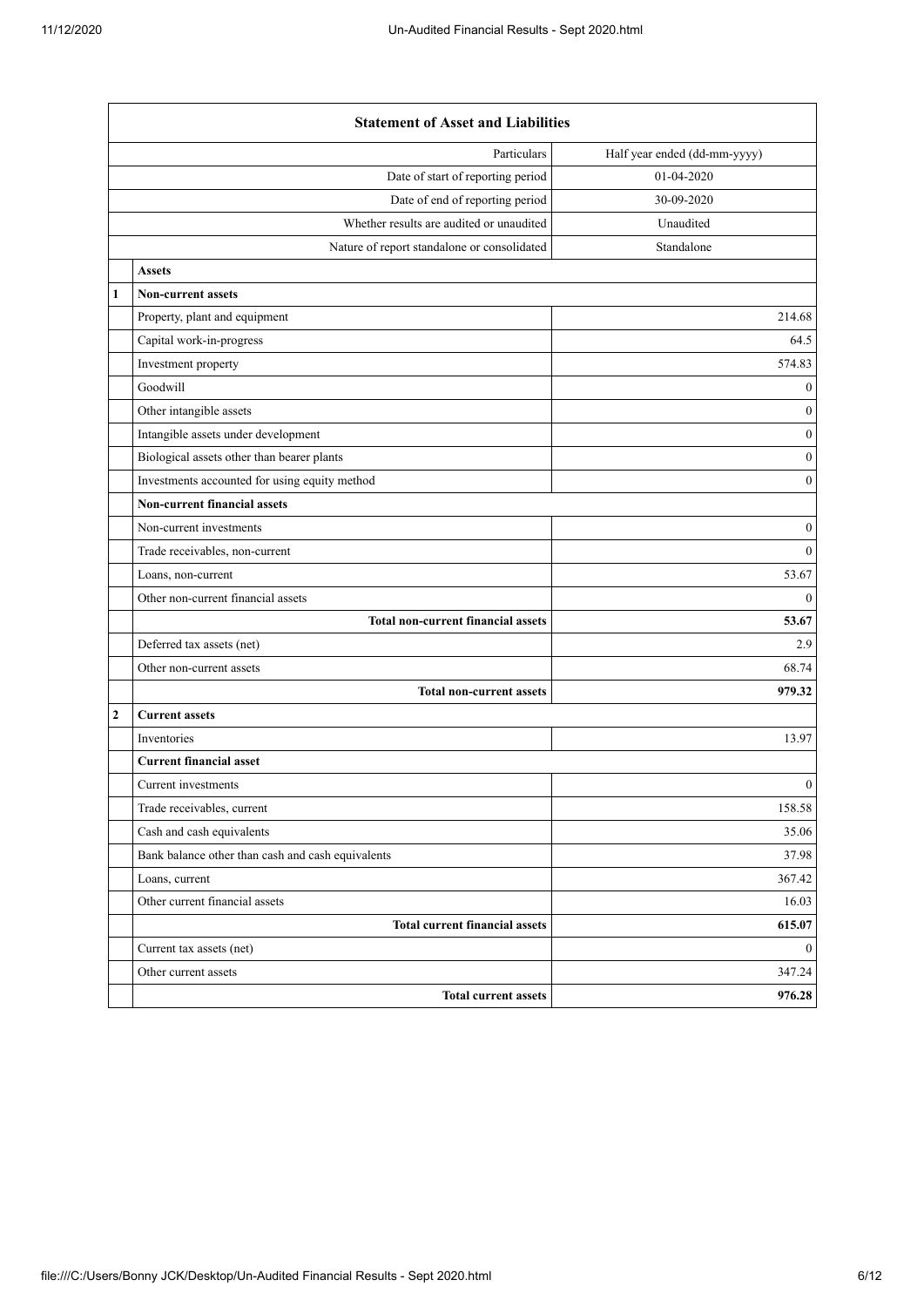|   | <b>Statement of Asset and Liabilities</b>                                                                                                                                   |                                  |
|---|-----------------------------------------------------------------------------------------------------------------------------------------------------------------------------|----------------------------------|
|   | Particulars                                                                                                                                                                 | Half year ended (dd-mm-yyyy)     |
|   | Date of start of reporting period                                                                                                                                           | 01-04-2020                       |
|   | Date of end of reporting period                                                                                                                                             | 30-09-2020                       |
|   | Whether results are audited or unaudited                                                                                                                                    | Unaudited                        |
|   | Nature of report standalone or consolidated                                                                                                                                 | Standalone                       |
| 3 | Non-current assets classified as held for sale                                                                                                                              | $\boldsymbol{0}$                 |
| 4 | Regulatory deferral account debit balances and related deferred tax Assets                                                                                                  | $\mathbf{0}$                     |
|   | <b>Total assets</b>                                                                                                                                                         | 1955.6                           |
|   | <b>Equity and liabilities</b>                                                                                                                                               |                                  |
|   | <b>Equity</b>                                                                                                                                                               |                                  |
|   | Equity attributable to owners of parent                                                                                                                                     |                                  |
|   | Equity share capital                                                                                                                                                        | 416.67                           |
|   | Other equity                                                                                                                                                                | 460.91                           |
|   | Total equity attributable to owners of parent                                                                                                                               | 877.58                           |
|   | Non controlling interest                                                                                                                                                    |                                  |
|   | <b>Total equity</b>                                                                                                                                                         | 877.58                           |
|   | <b>Liabilities</b>                                                                                                                                                          |                                  |
|   | <b>Non-current liabilities</b>                                                                                                                                              |                                  |
|   | Non-current financial liabilities                                                                                                                                           |                                  |
|   | Borrowings, non-current                                                                                                                                                     | 10.68                            |
|   | Trade payables, non-current                                                                                                                                                 | 112.16                           |
|   | Other non-current financial liabilities                                                                                                                                     | $\overline{0}$                   |
|   | <b>Total non-current financial liabilities</b>                                                                                                                              | 122.84                           |
|   | Provisions, non-current                                                                                                                                                     | $\Omega$                         |
|   | Deferred tax liabilities (net)                                                                                                                                              | $\boldsymbol{0}$                 |
|   | Deferred government grants, Non-current                                                                                                                                     | $\boldsymbol{0}$                 |
|   | Other non-current liabilities                                                                                                                                               | $\Omega$                         |
|   | <b>Total non-current liabilities</b>                                                                                                                                        | 122.84                           |
|   | <b>Current liabilities</b>                                                                                                                                                  |                                  |
|   | <b>Current financial liabilities</b>                                                                                                                                        |                                  |
|   | Borrowings, current                                                                                                                                                         | 177.65                           |
|   | Trade payables, current                                                                                                                                                     | 54.61                            |
|   | Other current financial liabilities                                                                                                                                         | $\overline{0}$                   |
|   | <b>Total current financial liabilities</b><br>Other current liabilities                                                                                                     | 232.26<br>538.17                 |
|   |                                                                                                                                                                             |                                  |
|   | Provisions, current                                                                                                                                                         | 184.75                           |
|   | Current tax liabilities (Net)                                                                                                                                               | $\boldsymbol{0}$<br>$\mathbf{0}$ |
|   | Deferred government grants, Current<br><b>Total current liabilities</b>                                                                                                     | 955.18                           |
| 3 |                                                                                                                                                                             | $\boldsymbol{0}$                 |
| 4 | Liabilities directly associated with assets in disposal group classified as held for sale<br>Regulatory deferral account credit balances and related deferred tax liability | $\mathbf{0}$                     |
|   | <b>Total liabilities</b>                                                                                                                                                    | 1078.02                          |
|   | <b>Total equity and liabilites</b>                                                                                                                                          | 1955.6                           |
|   | Disclosure of notes on assets and liabilities                                                                                                                               |                                  |
|   |                                                                                                                                                                             |                                  |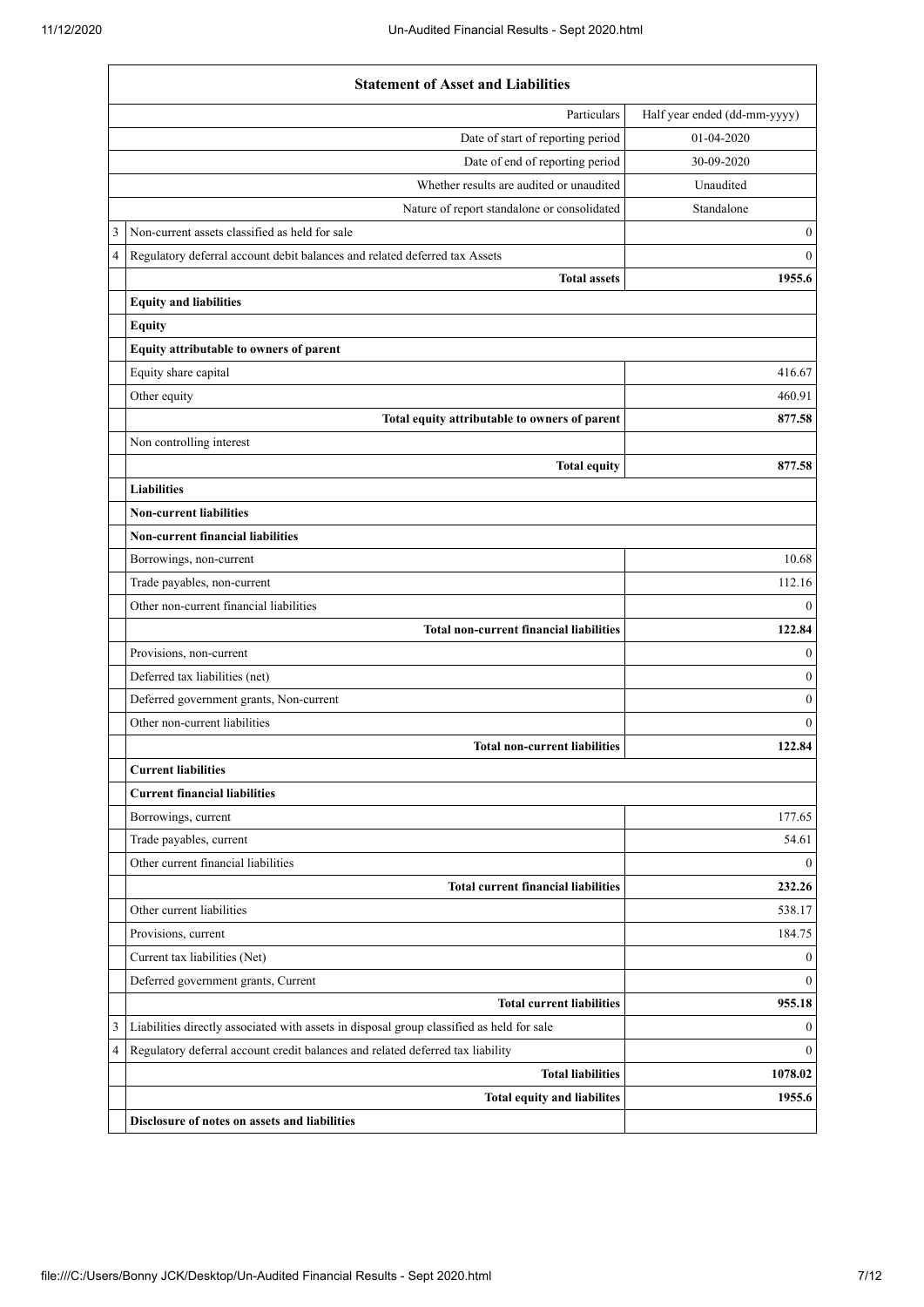|                | Format for Reporting Segmenet wise Revenue, Results and Capital Employed along with the company results |                                          |                                                                |  |  |
|----------------|---------------------------------------------------------------------------------------------------------|------------------------------------------|----------------------------------------------------------------|--|--|
|                | <b>Particulars</b>                                                                                      | 3 months/ 6 month ended (dd-<br>mm-yyyy) | Year to date figures for current period ended (dd-<br>mm-yyyy) |  |  |
|                | Date of start of reporting period                                                                       | 01-07-2020                               | 01-04-2020                                                     |  |  |
|                | Date of end of reporting period                                                                         | 30-09-2020                               | 30-09-2020                                                     |  |  |
|                | Whether accounts are audited or unaudited                                                               | Unaudited                                | Unaudited                                                      |  |  |
|                | Nature of report standalone or consolidated                                                             | Standalone                               | Standalone                                                     |  |  |
| 1              | <b>Segment Revenue (Income)</b>                                                                         |                                          |                                                                |  |  |
|                | (net sale/income from each segment should be disclosed)                                                 |                                          |                                                                |  |  |
|                | <b>Total Segment Revenue</b>                                                                            |                                          |                                                                |  |  |
|                | Less: Inter segment revenue                                                                             |                                          |                                                                |  |  |
|                | <b>Revenue from operations</b>                                                                          |                                          |                                                                |  |  |
| $\overline{c}$ | <b>Segment Result</b>                                                                                   |                                          |                                                                |  |  |
|                | Profit $(+)$ / Loss $(-)$ before tax and interest from each segment                                     |                                          |                                                                |  |  |
|                | <b>Total Profit before tax</b>                                                                          |                                          |                                                                |  |  |
|                | i. Finance cost                                                                                         |                                          |                                                                |  |  |
|                | ii. Other Unallocable Expenditure net off<br><b>Unallocable income</b>                                  |                                          |                                                                |  |  |
|                | Profit before tax                                                                                       |                                          |                                                                |  |  |
| 3              | (Segment Asset - Segment Liabilities)                                                                   |                                          |                                                                |  |  |
|                | <b>Segment Asset</b>                                                                                    |                                          |                                                                |  |  |
|                | <b>Total Segment Asset</b>                                                                              |                                          |                                                                |  |  |
|                | <b>Un-allocable Assets</b>                                                                              |                                          |                                                                |  |  |
|                | <b>Net Segment Asset</b>                                                                                |                                          |                                                                |  |  |
| 4              | <b>Segment Liabilities</b>                                                                              |                                          |                                                                |  |  |
|                | <b>Segment Liabilities</b>                                                                              |                                          |                                                                |  |  |
|                | <b>Total Segment Liabilities</b>                                                                        |                                          |                                                                |  |  |
|                | <b>Un-allocable Liabilities</b>                                                                         |                                          |                                                                |  |  |
|                | <b>Net Segment Liabilities</b>                                                                          |                                          |                                                                |  |  |
|                | Disclosure of notes on segments                                                                         |                                          |                                                                |  |  |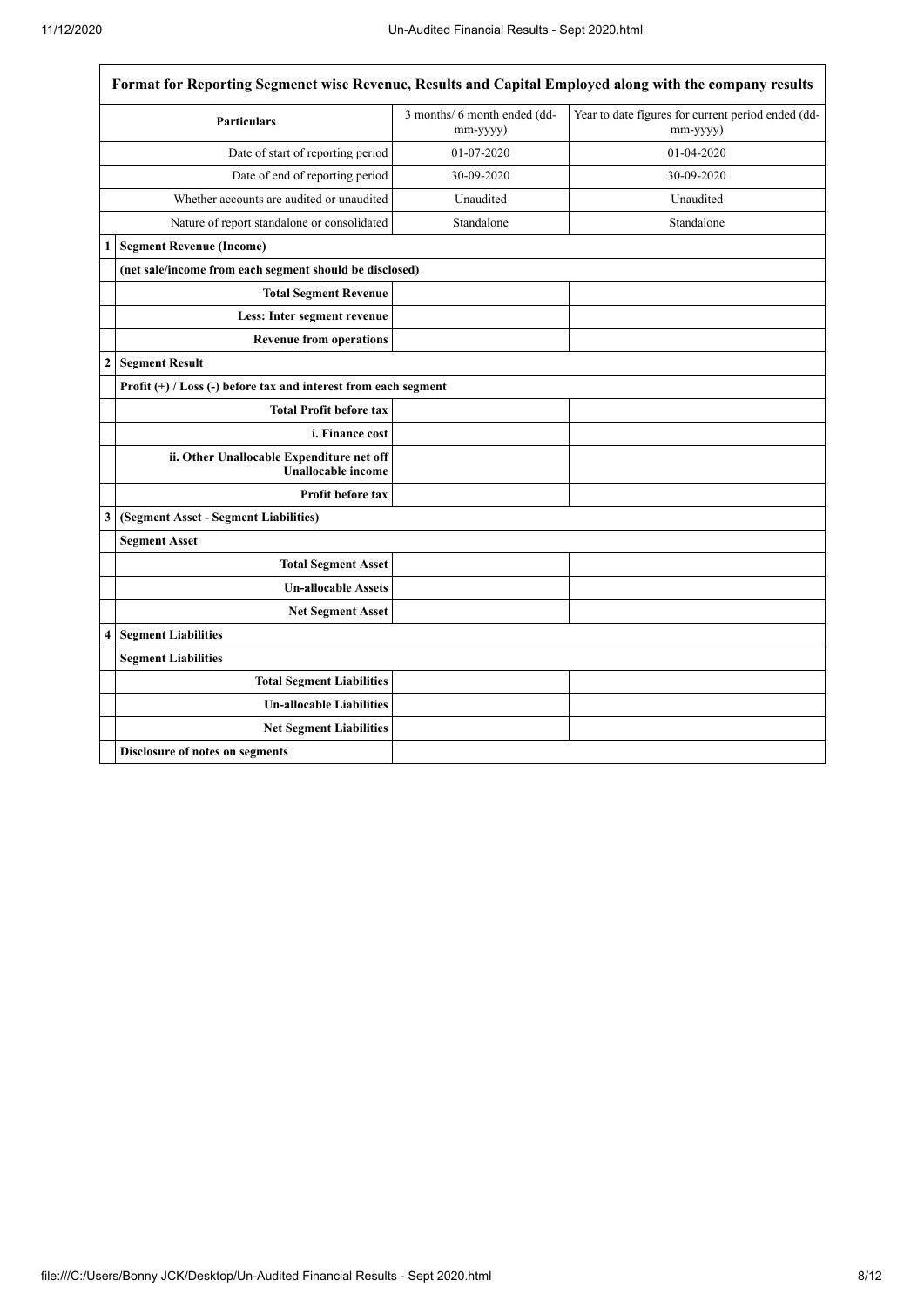|             | <b>Cash flow statement, indirect</b>                                                                          |                                           |  |
|-------------|---------------------------------------------------------------------------------------------------------------|-------------------------------------------|--|
|             | Particulars                                                                                                   | 3 months/ 6 months ended (dd-mm-<br>yyyy) |  |
| A           | Date of start of reporting period                                                                             | 01-04-2020                                |  |
| B           | Date of end of reporting period                                                                               | 30-09-2020                                |  |
| $\mathbf C$ | Whether results are audited or unaudited                                                                      | Unaudited                                 |  |
| D           | Nature of report standalone or consolidated                                                                   | Standalone                                |  |
| Part<br>I   | Blue color marked fields are non-mandatory.                                                                   |                                           |  |
|             | <b>Statement of cash flows [Abstract]</b>                                                                     |                                           |  |
|             | Cash flows from used in operating activities [Abstract]                                                       |                                           |  |
|             | Profit before tax                                                                                             | 40.75                                     |  |
|             | Adjustments for reconcile profit (loss) [Abstract]                                                            |                                           |  |
|             | Adjustments for finance costs                                                                                 | $\Omega$                                  |  |
|             | Adjustments for decrease (increase) in inventories                                                            | $-13.97$                                  |  |
|             | Adjustments for decrease (increase) in trade receivables, current                                             | 11.5                                      |  |
|             | Adjustments for decrease (increase) in trade receivables, non-current                                         | $\Omega$                                  |  |
|             | Adjustments for decrease (increase) in other current assets                                                   | $-90.18$                                  |  |
|             | Adjustments for decrease (increase) in other non-current assets                                               | 22.79                                     |  |
|             | Adjustments for other financial assets, non-current                                                           | $\mathbf{0}$                              |  |
|             | Adjustments for other financial assets, current                                                               | $\mathbf{0}$                              |  |
|             | Adjustments for other bank balances                                                                           | $\mathbf{0}$                              |  |
|             | Adjustments for increase (decrease) in trade payables, current                                                | 5.5                                       |  |
|             | Adjustments for increase (decrease) in trade payables, non-current                                            | $\boldsymbol{0}$                          |  |
|             | Adjustments for increase (decrease) in other current liabilities                                              | $\theta$                                  |  |
|             | Adjustments for increase (decrease) in other non-current liabilities                                          | 113.1                                     |  |
|             | Adjustments for depreciation and amortisation expense                                                         | 12.53                                     |  |
|             | Adjustments for impairment loss reversal of impairment loss recognised in profit or loss                      | $\mathbf{0}$                              |  |
|             | Adjustments for provisions, current                                                                           | $\mathbf{0}$                              |  |
|             | Adjustments for provisions, non-current                                                                       | $\boldsymbol{0}$                          |  |
|             | Adjustments for other financial liabilities, current                                                          | 4.9                                       |  |
|             | Adjustments for other financial liabilities, non-current                                                      | $\theta$                                  |  |
|             | Adjustments for unrealised foreign exchange losses gains                                                      | $\theta$                                  |  |
|             | Adjustments for dividend income                                                                               | $\mathbf{0}$                              |  |
|             | Adjustments for interest income                                                                               | $\mathbf{0}$                              |  |
|             | Adjustments for share-based payments                                                                          | $\mathbf{0}$                              |  |
|             | Adjustments for fair value losses (gains)                                                                     | $\mathbf{0}$                              |  |
|             | Adjustments for undistributed profits of associates                                                           | $\mathbf{0}$                              |  |
|             | Other adjustments for which cash effects are investing or financing cash flow                                 | $\mathbf{0}$                              |  |
|             | Other adjustments to reconcile profit (loss)                                                                  | $\mathbf{0}$                              |  |
|             | Other adjustments for non-cash items                                                                          | $\mathbf{0}$                              |  |
|             | Share of profit and loss from partnership firm or association of persons or limited liability<br>partnerships | $\mathbf{0}$                              |  |
|             | Total adjustments for reconcile profit (loss)                                                                 | 66.17                                     |  |
|             | Net cash flows from (used in) operations                                                                      | 106.92                                    |  |
|             | Dividends received                                                                                            | $\theta$                                  |  |
|             | Interest paid                                                                                                 | $-1.47$                                   |  |
|             | Interest received                                                                                             | $-4.99$                                   |  |
|             | Income taxes paid (refund)                                                                                    | 6.8                                       |  |
|             | Other inflows (outflows) of cash                                                                              | $\Omega$                                  |  |
|             | Net cash flows from (used in) operating activities                                                            | 96.6                                      |  |
|             |                                                                                                               |                                           |  |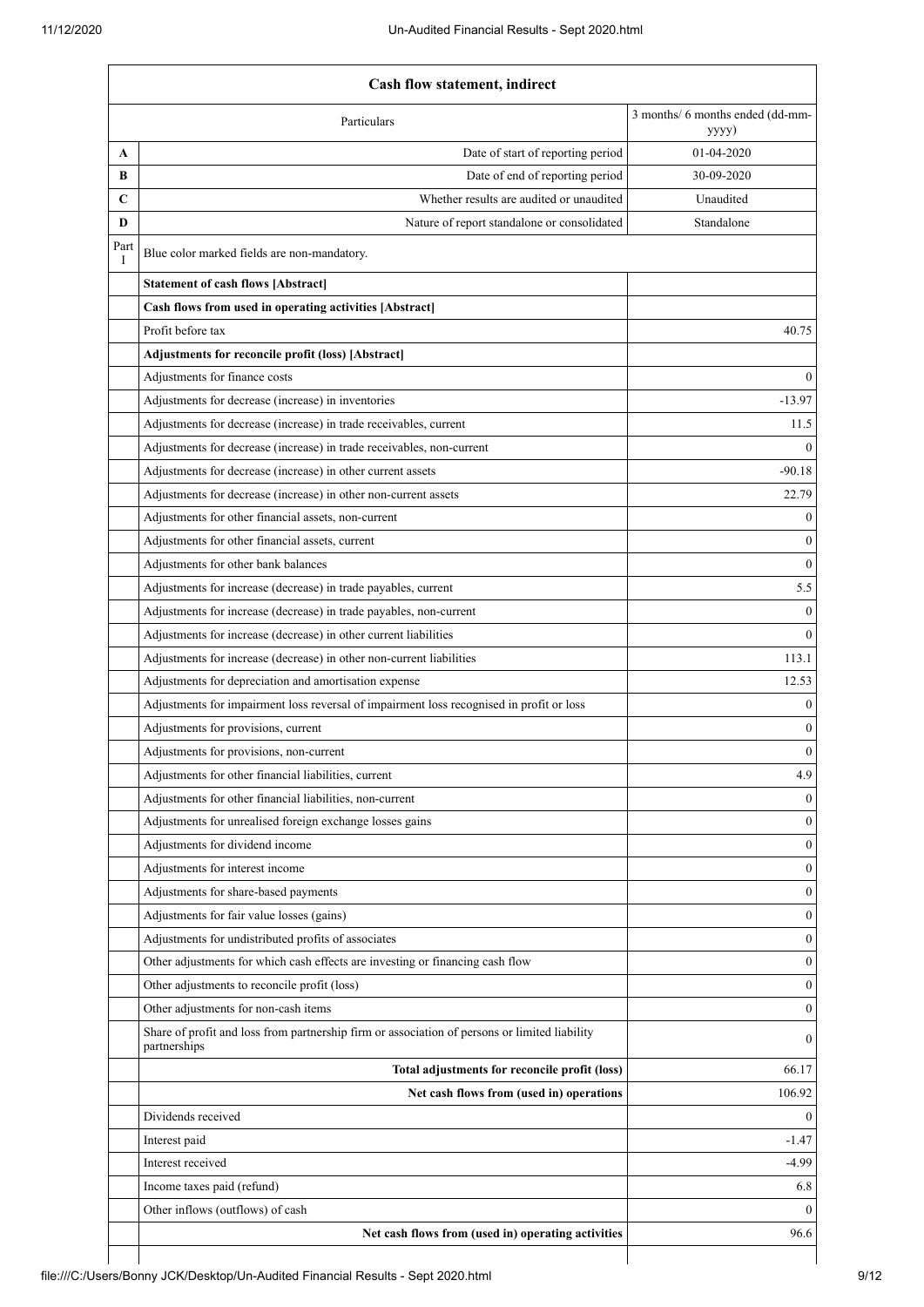| Cash flows from used in investing activities [Abstract]                                                                |                              |
|------------------------------------------------------------------------------------------------------------------------|------------------------------|
| Cash flows from losing control of subsidiaries or other businesses                                                     | 0                            |
| Cash flows used in obtaining control of subsidiaries or other businesses                                               | $\boldsymbol{0}$             |
| Other cash receipts from sales of equity or debt instruments of other entities                                         | $\boldsymbol{0}$             |
| Other cash payments to acquire equity or debt instruments of other entities                                            | $\boldsymbol{0}$             |
| Other cash receipts from sales of interests in joint ventures                                                          | $\boldsymbol{0}$             |
| Other cash payments to acquire interests in joint ventures                                                             | 0                            |
| Cash receipts from share of profits of partnership firm or association of persons or limited<br>liability partnerships | $\boldsymbol{0}$             |
| Cash payment for investment in partnership firm or association of persons or limited liability<br>partnerships         | $\boldsymbol{0}$             |
| Proceeds from sales of property, plant and equipment                                                                   | 2.73                         |
| Purchase of property, plant and equipment                                                                              | 1.09                         |
| Proceeds from sales of investment property                                                                             | $\theta$                     |
| Purchase of investment property                                                                                        | 160                          |
| Proceeds from sales of intangible assets                                                                               | $\mathbf{0}$                 |
| Purchase of intangible assets                                                                                          | $\mathbf{0}$                 |
| Proceeds from sales of intangible assets under development                                                             | $\mathbf{0}$                 |
| Purchase of intangible assets under development                                                                        | $\boldsymbol{0}$             |
| Proceeds from sales of goodwill                                                                                        | $\mathbf{0}$                 |
| Purchase of goodwill                                                                                                   | $\mathbf{0}$                 |
| Proceeds from biological assets other than bearer plants                                                               | $\mathbf{0}$                 |
| Purchase of biological assets other than bearer plants                                                                 | $\mathbf{0}$                 |
| Proceeds from government grants                                                                                        | $\mathbf{0}$                 |
| Proceeds from sales of other long-term assets                                                                          | $\boldsymbol{0}$             |
| Purchase of other long-term assets                                                                                     | $\boldsymbol{0}$             |
| Cash advances and loans made to other parties                                                                          | $\mathbf{0}$                 |
| Cash receipts from repayment of advances and loans made to other parties                                               | $\boldsymbol{0}$             |
| Cash payments for future contracts, forward contracts, option contracts and swap contracts                             | $\mathbf{0}$                 |
| Cash receipts from future contracts, forward contracts, option contracts and swap contracts                            | $\boldsymbol{0}$             |
| Dividends received                                                                                                     | $\theta$                     |
| Interest received                                                                                                      | 4.98                         |
| Income taxes paid (refund)                                                                                             | $\Omega$                     |
| Other inflows (outflows) of cash                                                                                       | 23.56                        |
| Net cash flows from (used in) investing activities                                                                     | $-129.82$                    |
| Cash flows from used in financing activities [Abstract]                                                                |                              |
| Proceeds from changes in ownership interests in subsidiaries                                                           | $\mathbf{0}$                 |
| Payments from changes in ownership interests in subsidiaries                                                           | $\boldsymbol{0}$             |
| Proceeds from issuing shares                                                                                           | $\mathbf{0}$                 |
| Proceeds from issuing other equity instruments                                                                         | $\boldsymbol{0}$             |
| Payments to acquire or redeem entity's shares                                                                          | $\mathbf{0}$                 |
| Payments of other equity instruments                                                                                   | $\boldsymbol{0}$             |
| Proceeds from exercise of stock options                                                                                | $\boldsymbol{0}$             |
| Proceeds from issuing debentures notes bonds etc                                                                       | $\mathbf{0}$                 |
|                                                                                                                        |                              |
| Proceeds from borrowings                                                                                               | 53.7                         |
| Repayments of borrowings<br>Payments of finance lease liabilities                                                      | $\theta$<br>$\boldsymbol{0}$ |
|                                                                                                                        |                              |
| Payments of lease liabilities                                                                                          | $\boldsymbol{0}$             |
| Dividends paid                                                                                                         | $\mathbf{0}$                 |
| Interest paid                                                                                                          | 1.47                         |
| Income taxes paid (refund)                                                                                             | $\boldsymbol{0}$             |
| Other inflows (outflows) of cash                                                                                       | $\mathbf{0}$                 |
| Net cash flows from (used in) financing activities                                                                     | 52.23                        |